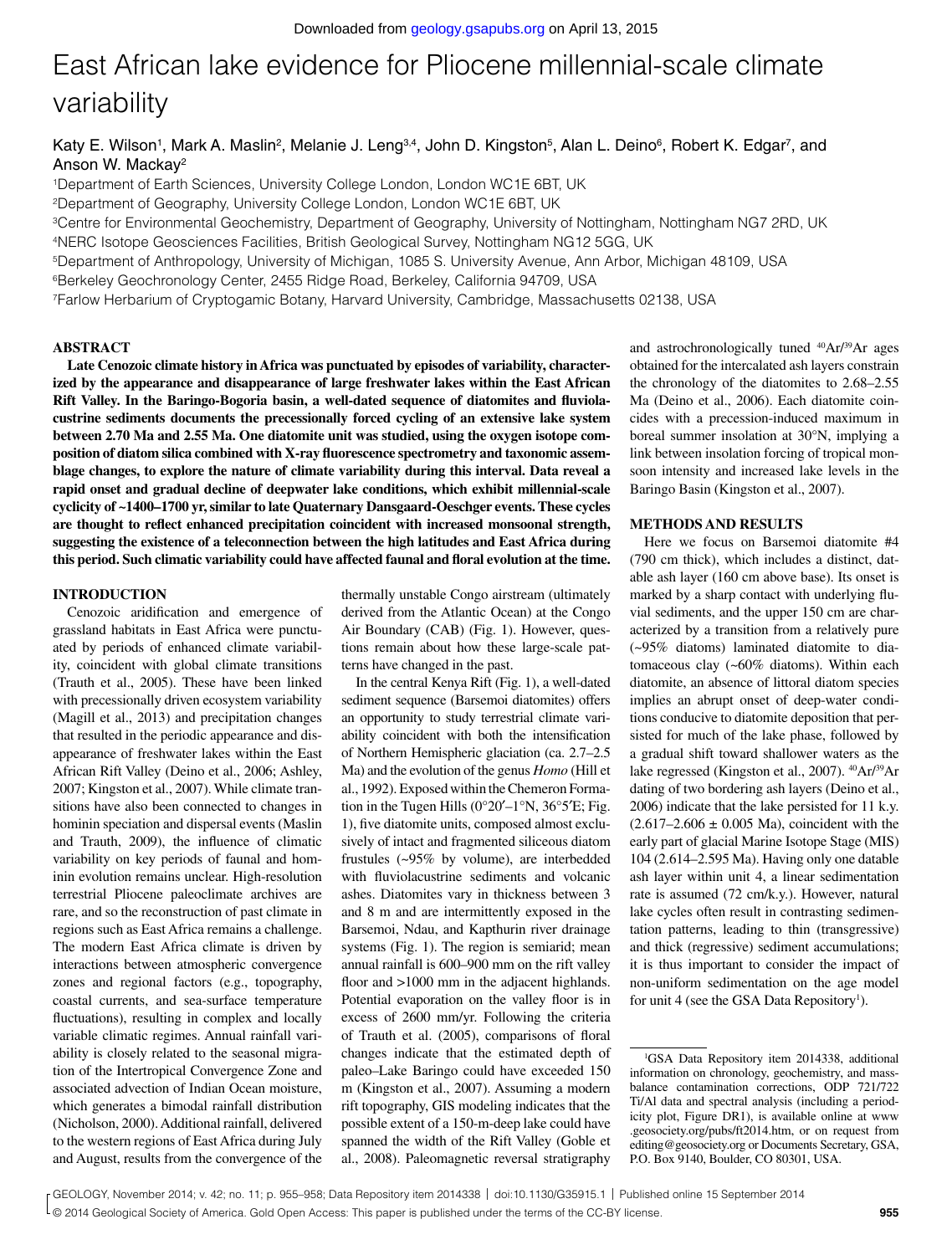

**Figure 1. Seasonal climatology of East Africa comprising National Centers for Environmental Prediction–derived average monthly precipitation values based on observational measurements for years 1920– 1980, overlain by 925 hPa wind data (Kalnay et al., 1996) and approximate positions of the Intertropical Convergence Zone (ITCZ) and Congo Air Boundary (CAB). Solid red boxes mark area detailed on inset map. Red dashed box in inset map is location of the Tugen Hills within the central Kenya Rift. Right panel shows areas of exposed Chemeron Formation (Fm.) sediments (modified from Kingston et al., 2007). Red star is location of sampling site for this study.**

To evaluate precipitation and evaporation changes associated with this lake event, we developed paired oxygen isotope  $(\delta^{18}O_{diatom})$ and X-ray fluorescence (XRF) measurements of biogenic silica, combined with taxonomic changes in diatom assemblage. Samples (n = 47) were purified using a modification of published chemical and physical methods (Morley et al., 2004; Wilson et al., 2014) and analyzed for  $\delta^{18}O_{diatom}$  at the Stable Isotope Facility (NIGL) at the British Geological Survey using step-wise fluorination (Leng and Sloane, 2008). Within-run analytical reproducibility of the diatomite  $\delta^{18}$ O samples was 0.34‰ (n = 4), whereas between-run reproducibility of the internal NIGL BFC diatomite standard was 0.22‰. XRF was used to assess the geochemistry of the cleaned material in order to assess levels of remnant contamination.  $\delta^{18}O_{diatom}$  values were then corrected  $(\delta^{18}O_{model})$  through the development of a mass-balance model based on the identification of two contaminants (tephra and clay) using principal components analysis (for the complete methodology, see Wilson et al., 2014).

#### **DISCUSSION**

Within lacustrine environments,  $\delta^{18}O_{diatom}$  varies as a function of temperature and the isotopic composition of ambient lake water ( $\delta^{18}O_{\text{lakewater}}$ ) at the time of silicification (Leng and Barker, 2006). In tropical regions, where seasonal temperature change is minimal,  $\delta^{18}O_{diatom}$  predominantly reflects  $\delta^{18}O_{\text{lakewater}}$ , which is controlled by the isotopic composition of regional precipita-

tion  $(\delta_p)$  and the relative balance between local precipitation and evaporation (Leng and Barker, 2006). The  $\delta^{18}O_{\text{model}}$  record (Fig. 2) exhibits regular negative excursions of ≤5‰ that occur every ~1400–1700 yr (mean frequency =  $1460 \pm$  $480$  yr, n = 6; spectral analysis indicates a dominant periodicity of 1650 yr; see the Data Repository). Even when non-uniform sedimentation rates are considered, the estimated frequency of these excursions does not vary greatly (mean frequency = 1360 ± 380 yr). Negative  $\delta^{18}O_{\text{modeled}}$ excursions represent freshening events that may have resulted from either (1) periodic changes in the dominant moisture source to the region (i.e., Indian Ocean versus African rainfall sources), or (2) relative local increases in precipitation, including a reduction in  $\delta^{18}$ O caused by the amount effect (Dansgaard, 1964; Barker et al., 2001). To invoke a change in moisture source, a local increase of isotopically depleted precipitation is required. Studies of modern  $\delta_{\rm p}$  indicate that a distinct difference in samples from Kenya  $(\delta^{18}O \text{ of } -2.5\% \text{ of } \pm 2.4\% \text{ of } n = 181)$  and Ethiopia  $(\delta^{18}O \text{ of } -0.2\% \text{ of } \pm 1.8\% \text{ of } n = 165)$  is a function of different moisture sources (Levin et al., 2009). Wet season rainfall in Kenya is predominantly associated with an Indian Ocean source while the Ethiopian Rift, north of the CAB (Fig. 1), is also influenced by isotopically heavier, continentally transpired precipitation brought by the West African monsoon, ultimately derived from the Atlantic Ocean (Levin et al., 2009). Given the requirement for more isotopically negative precipitation at Lake Baringo in the Pliocene,

we suggest that the negative  $\delta^{18}O_{\text{model}}$  excursions in our record do not result from changes in the local moisture source (e.g., related to variations in CAB position or changes in the West African monsoon). Assuming minimal cooling during Pliocene glacial stages, we propose that changes in  $\delta^{18}O_{\text{modeled}}$  reflect fluctuations in the relative balance between input (precipitation, including amount effect) and output (evaporation) in the lake system. Thus, more positive  $\delta^{18}O_{\text{modeled}}$  intervals may reflect periods of enhanced local evaporation, driven by dry season length and intensity. More negative  $\delta^{18}O_{\text{model}}$  values imply a less pronounced dry season or enhanced local precipitation, which we suggest is associated with invigorated Indian Ocean monsoonal circulation inferred from Ti/ Al data from Ocean Drilling Program (ODP) Site 721/722 (Fig. 2; Wilson, 2011). This interpretation is further supported by the timing of Barsemoi diatomite deposition, which coincides with increasing summer insolation at 30°N (Fig. 2). Models and proxy data suggest strong links among insolation, Indian Ocean sea-surface temperature, and monsoon strength (Prell and Kutzbach, 1992; Wang et al., 2005). After 2.610 Ma, summer insolation (30°N) decreases and local millennial-scale wet-dry cycles implied by our  $\delta^{18}O_{\text{modeled}}$  record suggest enhanced climate variability (Fig. 2). The abrupt nature of the fluctuations between relatively wetter and drier conditions in paleo–Lake Baringo is similar to other lakes in East Africa (termed amplifier lakes) where lake levels respond rapidly to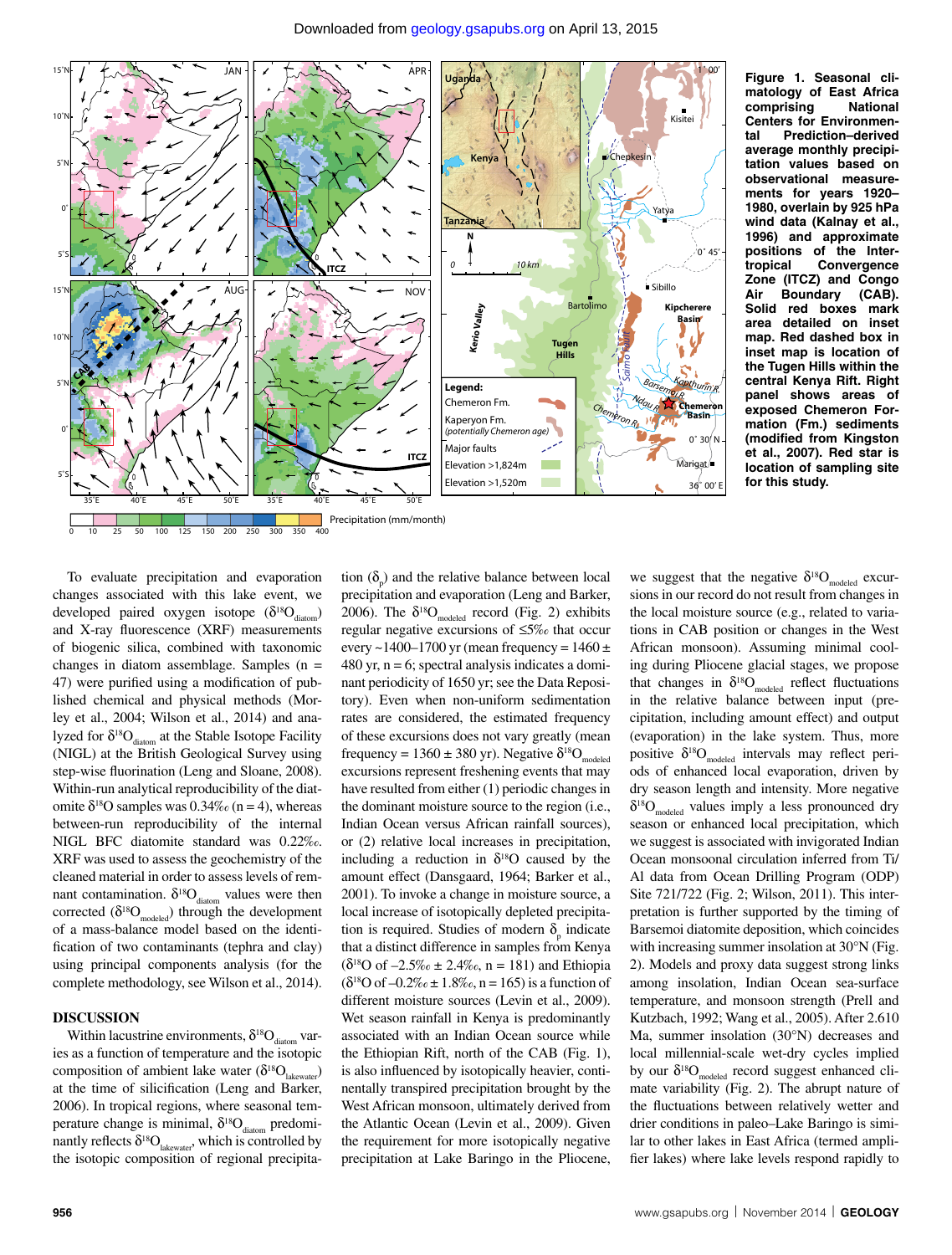

**Figure 2. Compiled results from the analysis of diatomite unit 4 plotted against height and age (calculated for both linear and non-uniform sedimentation rates; see text). In all samples, the binomial proportion (p) of** *Stephanodiscus* **in a sample count has a 95% confidence in**terval of maximally  $p \pm 0.05$ . Total contamination values are derived from X-ray fluorescence analysis and used to correct raw  $\delta^{18}$ O values **(V-SMOW—Vienna standard mean ocean water) for the presence of clay and/or tephra by mass-balance calculations (Wilson et al., 2014). Dark gray bars (labeled T) mark locations of known tephra layers within the sequence; light gray bars highlight negative excursions in the**   $\delta^{18}$ O<sub>modeled</sub> record. Black squares highlight positions of <sup>40</sup>Ar/<sup>39</sup>Ar dates (Deino et al., 2006). The ratio of Ti/Al from Ocean Drilling Program (ODP) **Site 721/722 in the Arabian Sea is a proxy for lithogenic content, representing the eolian transport of terrigenous matter, controlled by Indian**  Ocean monsoonal circulation. Raw data (diamonds) are interpolated onto the lower resolution sampling grid of the  $\delta^{18}O_{model}$  data using a **cubic-spline interpolation (solid line).**

moderate shifts in climate (Trauth et al., 2010). We propose that not only were there distinct episodes when lakes such as Baringo expanded and contracted on precessional time scales, but within these humid phases, climate, and thus lake extent, also exhibited millennial variability.

The diatom assemblage in unit 4 (Fig. 2) consists of two principal planktonic genera, *Aulacoseira* and *Stephanodiscus* (>97% in numbers), and variations in their relative abundance are moderately associated with  $\delta^{18}O_{\text{model}}$  (Fig. 2; Kendall rank correlation,  $\tau = 0.178$ ,  $n = 42$ ,  $p = 0.048$ ). Generally, more negative  $\delta^{18}O_{\text{modeled}}$ values are associated with greater abundances of *Aulacoseira* (with the exception of ca. 2.610 Ma). In living populations, these groups flourish under contrasting hydrodynamic, nutrient, and light conditions (Talling, 1986). To sustain positive population growth, the more heavily silicified meroplanktonic *Aulacoseira* (mainly *A. agassizii, A. granulata*, and *A. nyassensis*) require stronger wind-generated turbulence in the upper water column retarding sinking losses than the less silicified euplanktonic *Stephanodiscus* [mainly the <30-µm-diameter *S.* aff. *Medius* and *S*. *astraea* v. *intermedia* sensu Gasse (1980)] (Kilham et al., 1986; Huisman and Sommeijer, 2002). Thus, variations in *Aulacoseira* and *Stephanodiscus* may be described as a function of windiness: *Aulacoseira* predominates under windier (and possibly cooler) conditions, whereas *Stephanodiscus* thrives in stratified waters (Gasse et al., 2002). The observed association between negative  $\delta^{18}O_{\text{model}}$  values and *Aulacoseira* suggests that the lake underwent periods of enhanced precipitation and windiness.

Our diatomite #4 data reveal millennialscale cyclicity (1400–1700 yr) similar to that of the Dansgaard-Oeschger (D-O) oscillations observed in high-resolution paleoclimate records during the last glaciation (MIS 2) (Bond et al., 1999). Our record is the first of its kind from a low-latitude lacustrine sequence, but it is not the only Pliocene record to exhibit such cyclicity. Marine and lacustrine sequences from the North Atlantic (Bartoli et al., 2006; Bolton et al., 2010) and Mediterranean regions (Kloosterboer-van Hoeve et al., 2006; Weber et al., 2010) also exhibit sub-Milankovitch-scale variations of 1–11 k.y. While the mechanisms driving millennial-scale variability remain unclear, D-O periodicities evident after ca. 2.88 Ma imply that the phenomenon is associated with the presence of ice following the intensification of Northern Hemisphere glaciation (Bartoli et al., 2006). Evidence for ice rafting during MIS 104 (Kleiven et al., 2002) further strengthens the interpretation that Earth's climate has oscillated on millennial time scales since the intensification of Northern Hemispheric glaciation at both high and low latitudes, and that the effects of this cyclicity propagated beyond the North Atlantic region, possibly via atmospheric teleconnections (Sirocko et al., 1996; Schulz et al., 1998).

#### **CONCLUSIONS**

Diatom stable isotopic and assemblage data from a Pliocene sediment sequence in the East African Rift Valley provide evidence for precessional-scale variations in paleo–Lake Baringo. During deep lake (humid) phases, millennialscale variations in local hydrography occurred

that we suggest reflect periods of enhanced precipitation. The rapid response of the lake to changes in local and regional climate could have contributed toward local environmental change during a threshold period in African faunal evolution. High-resolution records of terrestrial change to evaluate potential ecosystem response are required to further support this hypothesis.

#### **ACKNOWLEDGMENTS**

We are grateful to A. Shevenell, A. Cohen, and three anonymous reviewers for comments and feedback that greatly improved the manuscript. This study was funded by a Natural Environment Research Council (NERC) Ph.D. studentship to Wilson (NE/ F008635/1) and a NERC Isotope Geoscience Laboratory grant (IP/1082/1108) to Maslin, Wilson, Leng, and Mackay. This research was also supported by a University College London Graduate School bursary grant and Quaternary Research Association Bill Bishop Award to Wilson. Sampling was conducted under a Kenya Ministry of Mining (Mines and Geology) research permit (OP/13/001/C 1391) to Andrew Hill (Yale University). We thank Hilary Sloane and Janet Hope for assistance with laboratory work, Nick Marsh for X-ray fluorescence analyses, and Boniface Kimeu for help in the field.

#### **REFERENCES CITED**

- Ashley, G.M., 2007, Orbital rhythms, monsoons, and playa lake response, Olduvai Basin, equatorial East Africa (ca. 1.85–1.74 Ma): Geology, v. 35, p. 1091–1094, doi:10.1130/G24163A.1.
- Barker, P.A., Street-Perrott, F.A., Leng, M.J., Greenwood, P.B., Swain, D.L., Perrott, R.A., Telford, R.J., and Ficken, J.K., 2001, A 14,000-year oxygen isotope record from diatom silica in two alpine lakes on Mt. Kenya: Science, v. 292, p. 2307–2310, doi:10.1126/science.1059612.
- Bartoli, G., Sarnthein, M., and Wienelt, M., 2006, Late Pliocene millennial-scale climate variability in the northern North Atlantic prior to and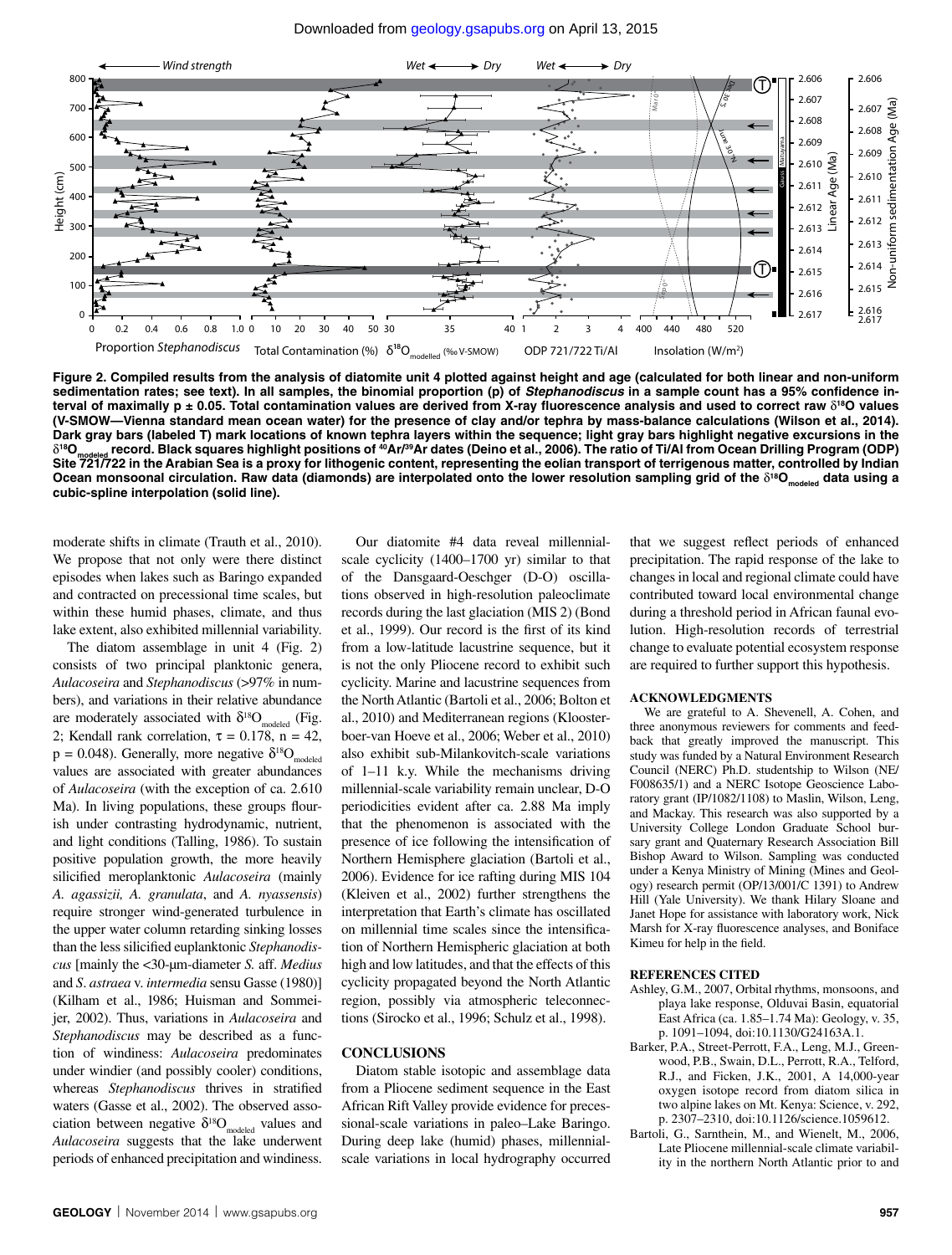after the onset of Northern Hemisphere glaciation: Paleoceanography, v. 21, doi:10.1029 /2005PA001185.

- Bolton, C.T., Wilson, P.A., Bailey, I., Friedrich, O., Beer, C.J., Becker, J., Baranwal, S., and Schiebel, R., 2010, Millennial-scale climate variability in the subpolar North Atlantic Ocean during the late Pliocene: Paleoceanography, v. 25, doi:10.1029/2010PA001951.
- Bond, G.C., Showers, W., Elliot, M., Evans, M., Lotti, R., Hajdas, I., Bonani, G., and Johnson, S., 1999, The North Atlantic's 1–2 kyr climate rhythm: Relation to Heinrich Events, Dansgaard/Oeschger cycles and the Little Ice Age, *in* Clark, P.U., et al., eds., Mechanisms of global climate change at millennial time scales: American Geophysical Union Geophysical Monograph 112, p. 35–58.
- Dansgaard, W., 1964, Stable isotopes in precipitation: Tellus, v. 16, p. 436–468, doi:10.1111/j.2153 -3490.1964.tb00181.x.
- Deino, A.L., Kingston, J.D., Glen, J.M., Edgar, R.K., and Hill, A., 2006, Precessional forcing of lacustrine sedimentation in the late Cenozoic Chemeron Basin, Central Kenya Rift, and the calibration of the Gauss/Matuyama boundary: Earth and Planetary Science Letters, v. 247, p. 41–60, doi:10.1016/j.epsl.2006.04.009.
- Gasse, F., 1980, Les diatomées lacustres plio-pléistocénes du Gadeb (Éthiopie): Systématique, paléoécologie, biostratigraphie: Revue Algolgique, Mémoire hors-série no. 3, 249 p.
- Gasse, F., Barker, P., and Johnson, T.C., 2002, A 24,000 yr diatom record from the northern basin of Lake Malawi, *in* Odada, E., and Olago, D.O., eds., The East African Great Lakes: Limnology, paleolimnology and biodiversity: Dordrecht, Netherlands, Kluwer, p. 393–414.
- Goble, E.D., Hill, A., and Kingston, J., 2008, Digital elevation models as heuristic tools, *in* PaleoAnthropology 2008: Paleoanthropology Society Meeting Abstracts, p. A9.
- Hill, A., Ward, S., Deino, A.L., Curtis, G., and Drake, R., 1992, Earliest Homo: Nature, v. 355, p. 719–722, doi:10.1038/355719a0.
- Huisman, J., and Sommeijer, B., 2002, Maximal sustainable sinking velocity of phytoplankton: Marine Ecology Progress Series, v. 244, p. 39–48, doi:10.3354/meps244039.
- Kalnay, E., et al., 1996, The NCEP/NCAR 40-year reanalysis project: American Meteorological Society Bulletin, v. 77, p. 437–471, doi:10.1175 /1520-0477(1996)077<0437:TNYRP>2.0.CO;2.
- Kilham, P., Kilham, S.S., and Hecky, R.E., 1986, Hypothesized resource relationships among African planktonic diatoms: Limnology and Oceanography, v. 31, p. 1169–1181, doi: 10.4319/lo.1986.31.6.1169.
- Kingston, J.D., Deino, A.L., Edgar, R.K., and Hill, A., 2007, Astronomically forced climate change in the Kenyan Rift Valley 2.7–2.55 Ma: Implications for the evolution of early hominin ecosystems: Journal of Human Evolution, v. 53, p. 487–503, doi:10.1016/j.jhevol.2006.12.007.
- Kleiven, H.F., Jansen, E., Fronval, T., and Smith, T.M., 2002, Intensification of Northern Hemisphere glaciations in the circum Atlantic region (3.5–2.4 Ma)—Ice-rafted detritus evidence: Palaeogeography, Palaeoclimatology, Palaeoecology, v. 184, p. 213–223, doi:10.1016 /S0031-0182(01)00407-2.
- Kloosterboer-van Hoeve, M.L., Steenbrink, J., Visscher, H., and Brinkhuis, H., 2006, Millennialscale climatic cycles in the early Pliocene pollen record of Ptolemais, northern Greece: Palaeogeography, Palaeoclimatology, Palaeoecology, v. 229, p. 321–334, doi:10.1016/j .palaeo.2005.07.002.
- Leng, M.J., and Barker, P.A., 2006, A review of the oxygen isotope composition of lacustrine diatom silica for palaeoclimate reconstruction: Earth-Science Reviews, v. 75, p. 5–27, doi: 10.1016/j.earscirev.2005.10.001.
- Leng, M.J., and Sloane, H.J., 2008, Combined oxygen and silicon isotope analysis of biogenic silica: Journal of Quaternary Science, v. 23, p. 313–319, doi:10.1002/jqs.1177.
- Levin, N.E., Zipser, E.J., and Cerling, T.E., 2009, Isotopic composition of waters from Ethiopia and Kenya: Insights into moisture sources for eastern Africa: Journal of Geophysical Research, v. 114, D23306, doi:10.1029/2009JD012166.
- Magill, C.R., Ashley, G.M., and Freeman, K.H., 2013, Ecosystem variability and early human habitats in eastern Africa: National Academy of Sciences Proceedings, v. 110, p. 1167–1174, doi:10.1073/pnas.1206276110.
- Maslin, M.A., and Trauth, M.H., 2009, Plio-Pleistocene East African pulsed climate variability and its influence on early human evolution, *in* Grine, F.E., et al., eds., The first humans–Origin and early evolution of the Genus *Homo*: New York, Springer Verlag, p. 151–158.
- Morley, D.W., Leng, M.J., Mackay, A.W., Sloane, H.J., Rioual, P., and Battarbee, R.W., 2004, Cleaning of lake sediment samples for diatom oxygen isotope analysis: Journal of Paleolimnology, v. 31, p. 391–401, doi:10.1023/B:JOPL .0000021854.70714.6b.
- Nicholson, S.E., 2000, The nature of rainfall variability over Africa on time scales of decades to millennia: Global and Planetary Change, v. 26, p. 137– 158, doi:10.1016/S0921-8181(00)00040-0.
- Prell, W.L., and Kutzbach, J.E., 1992, Sensitivity of the Indian Ocean Monsoon to forcing param-

eters and implications for its evolution: Nature, v. 360, p. 647–652, doi:10.1038/360647a0.

- Schulz, H., von Rad, U., and Erlenkeuser, H., 1998, Correlation between Arabian Sea and Greenland climate oscillations of the past 110,000 years: Nature, v. 393, p. 54–57, doi:10.1038/31750.
- Sirocko, F., Garbe-Schönberg, D., McIntyre, A., and Molfino, B., 1996, Teleconnections between the subtropical monsoons and high-latitude climates during the last deglaciation: Science, v. 272, p. 526–529, doi:10.1126/science.272.5261.526.
- Talling, J.F., 1986, The seasonality of phytoplankton in African lakes: Hydrobiologia, v. 138, p. 139–160, doi:10.1007/BF00027237.
- Trauth, M.H., Maslin, M.A., Deino, A.L., and Strecker, M.R., 2005, Late Cenozoic moisture history of East Africa: Science, v. 309, p. 2051– 2053, doi:10.1126/science.1112964.
- Trauth, M.H., Maslin, M.A., Deino, A.L., Junginger, A., Lesoloyia, M., Odada, E.O., Olago, D.O., Olaka, L.A., Strecker, M.R., and Tiedemann, R., 2010, Human evolution in a variable environment: The amplifier lakes of eastern Africa: Quaternary Science Reviews, v. 29, p. 2981– 2988, doi:10.1016/j.quascirev.2010.07.007.
- Wang, Y.J., Cheng, H., Edwards, R.L., He, Y.Q., Kong, X.G., An, Z., Wu, J.Y., Kelly, M.J., Dykoski, C.A., and Li, X.D., 2005, The Holocene Asian Monsoon: Links to solar changes and North Atlantic climate: Science, v. 308, p. 854–857, doi:10.1126/science.1106296.
- Weber, M.E., Tougiannidis, N., Kleineder, M., Bertram, N., Ricken, W., Rolf, C., Reinsch, T., and Antoniadis, P., 2010, Lacustrine sediments document millennial-scale climate variability in northern Greece prior to the onset of the Northern Hemisphere glaciation: Palaeogeography, Palaeoclimatology, Palaeoecology, v. 291, p. 360–370, doi:10.1016/j.palaeo.2010.03.007.
- Wilson, K.E., 2011, Plio-Pleistocene reconstruction of East African and Arabian Sea palaeoclimates [Ph.D. thesis]: London, University College London, 301 p.
- Wilson, K.E., Leng, M.J., and Mackay, A.W., 2014, The use of multivariate statistics to resolve multiple contamination signals in the oxygen isotope analysis of biogenic silica: Journal of Quaternary Science, doi:10.1002/jqs.2729.

Manuscript received 28 May 2014 Revised manuscript received 15 August 2014 Manuscript accepted 18 August 2014

Printed in USA